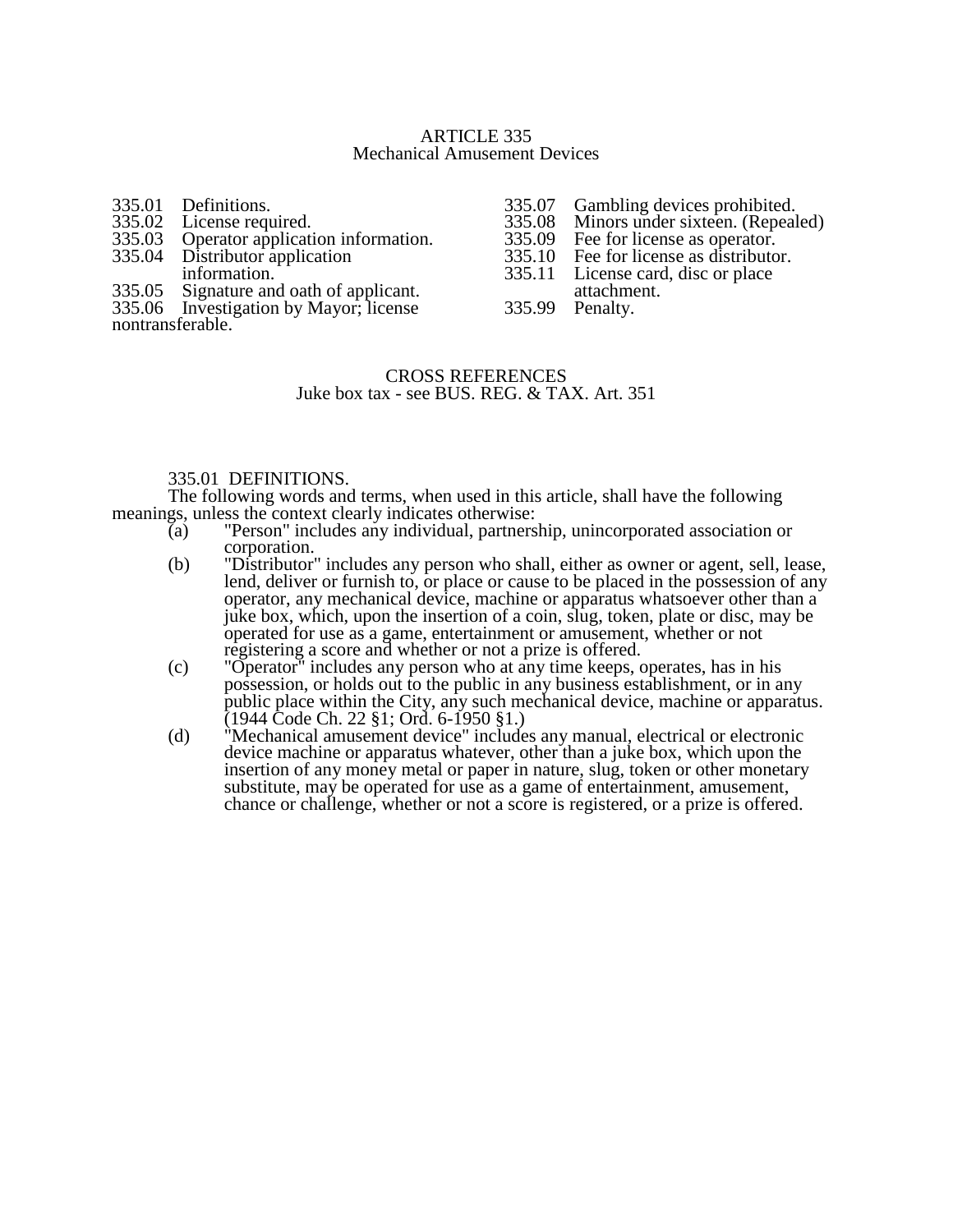#### 335.02 LICENSE REQUIRED.

No person shall act as an operator or distributor of any such mechanical device without first having obtained a license therefor, as provided in this article. (1944 Code Ch. 22 §2.)

## 335.03 OPERATOR APPLICATION INFORMATION.

Any person desiring to obtain a license as operator, as provided in Section 335.02 shall apply therefor in writing to the Mayor. The application shall set forth the name and the residence of the applicant together with his present and previous occupation, the length of residence at his present and previous place of residence; the name of the owner of the premises upon which the aforesaid machines are to be used and installed, and if the owner of the premises is not the applicant, the length of time for which the premises have been leased. The application shall also set forth the manufacturer and nature of the machine to be installed and used, and the name of the distributor from whom the machine is to be secured. (1944 Code Ch. 22 §3.)

## 335.04 DISTRIBUTOR APPLICATION INFORMATION.

Any person desiring to obtain a license as a distributor, as provided in Section 335.02 shall apply therefor in writing to the Mayor. The application shall set forth the name and the residence and place of business of the applicant, together with present and previous occupations and the length of residence at his present and previous place of residence. (1944 Code Ch. 22 §4.)

#### 335.05 SIGNATURE AND OATH OF APPLICANT.

The information required in Sections 335.03 and 335.04 shall be furnished with the signature of the applicant and shall be made under oath before the Mayor, City Clerk or any other person legally authorized. (1944 Code Ch. 22 §5.)

## 335.06 INVESTIGATION-BY MAYOR; LICENSE NONTRANSFERABLE.

No application shall be granted by the Mayor until a period of seven days have elapsed from the date of the application, during which time he may, at his discretion, investigate the facts set forth in the application. Any license issued under this article, either for operator or distributor, shall be nontransferable to any other person. (1944 Code Ch. 22 §6.)

### 335.07 GAMBLING DEVICES PROHIBITED.

Nothing in this article shall in any way be construed to authorize, license or permit any gambling devices, or any mechanism that has been judicially determined to be a gambling device, or in any way contrary to law, or that may be contrary to any future laws of the Commonwealth of Pennsylvania. (1944 Code Ch. 22 §7.)

#### 335.08 MINORS UNDER SIXTEEN.

(EDITOR'S NOTE: Former Section 335.08 was repealed by Ordinance 14-1983, Section 1, passed May 16, 1983.)